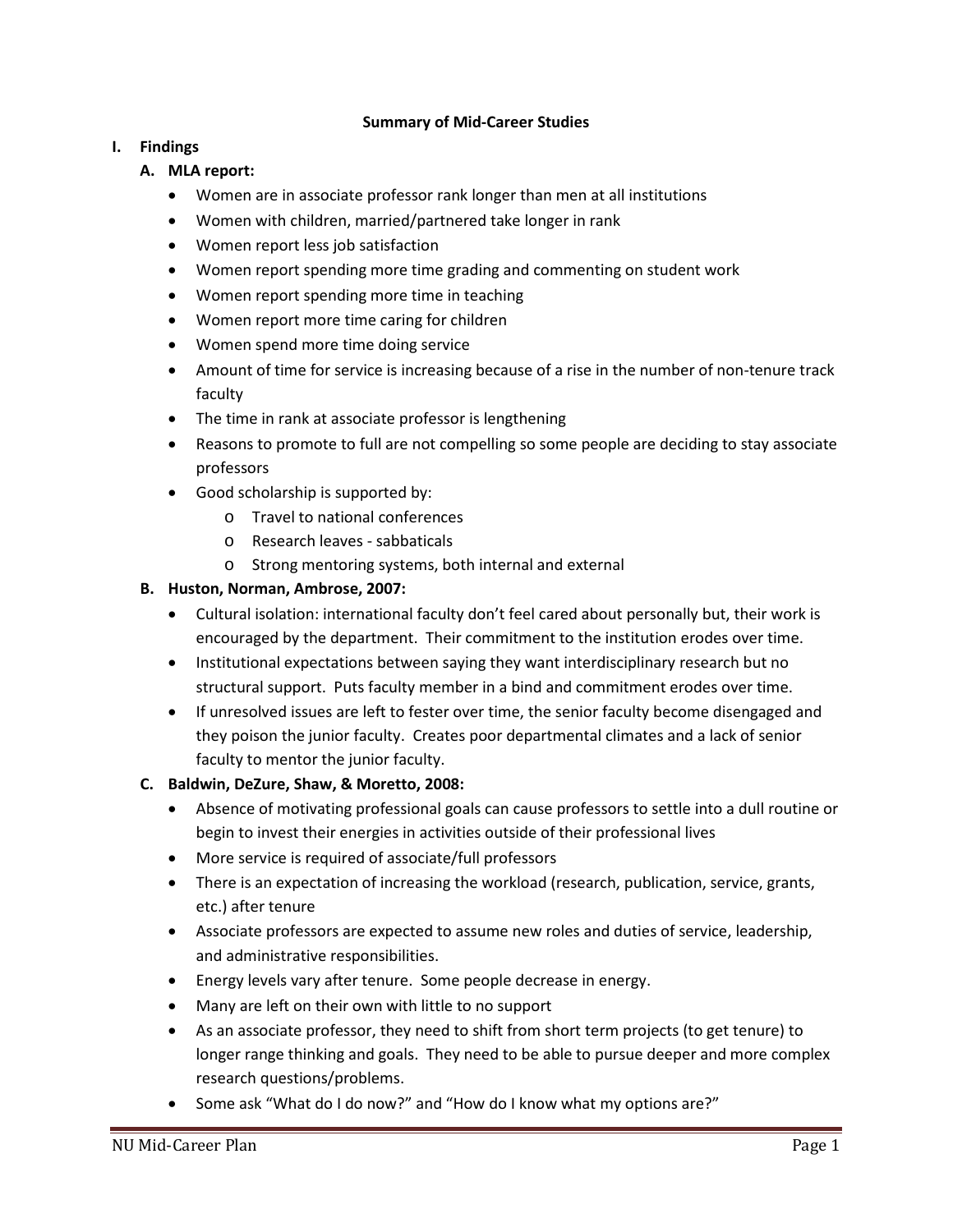- Constant challenge to remain competitive in rapidly evolving disciplines
- How do I stay engaged for more than 20 years?
- Hard to set priorities when promotion criteria is vague
- Chairs need to help keep faculty focused
- Women and minorities continue to have special challenges:
	- o Higher service
	- o More student requests
	- o More committees
	- o Less access to information
	- o Less opportunity for input into departmental decisions
- Pressures of family life catch up with mid career
- Culturally: associate professors may be asked to lead committees who have members from their home countries who are considered elders – hard for them and puts them in a bind – creates more pressure

# **II. Recommendations from the reports**

# **A. MLA Report:**

- Establish clear guidelines for promotion to full professor. Adopt more expansive conceptions of research, scholarship, publications, teaching, and service.
- Offer substantial raises at promotion to full professor. Prestige with promotion, not just more university service.
- Create programs for mentoring associate professors
- Develop training programs for department chairs which include:
	- o On-going development for associate professors. Emphasize long range planning for at least 5 years into the future.
	- o Continual assessment and equalization of service and teaching.
	- o Monitoring years in rank. 9 years is considered "boundary" year.
- Devote specific resources, leaves for research, travel funds, research support for associate professor scholarship.
- Establish leadership training for newly tenured women in the recognition that promotion typically entails appointment to leadership positions.
- Examine language around associate professors who are in rank for an extended number of years: stuck, dead wood, stalled, frozen, etc. and change the negativity.

# **B. Huston, Norman, Ambrose, 2007**

- Departmental administrators should encourage faculty to clearly identify their own expectations and articulate the departmental expectations as explicitly and realistically as possible.
- Establish processes to re-examine both sets of expectations periodically to ensure they continue to be clear to all parties.
- Help faculty through potentially difficult transitions such as tenure, promotion, etc. Those transitions are where feelings of not being valued typically occur.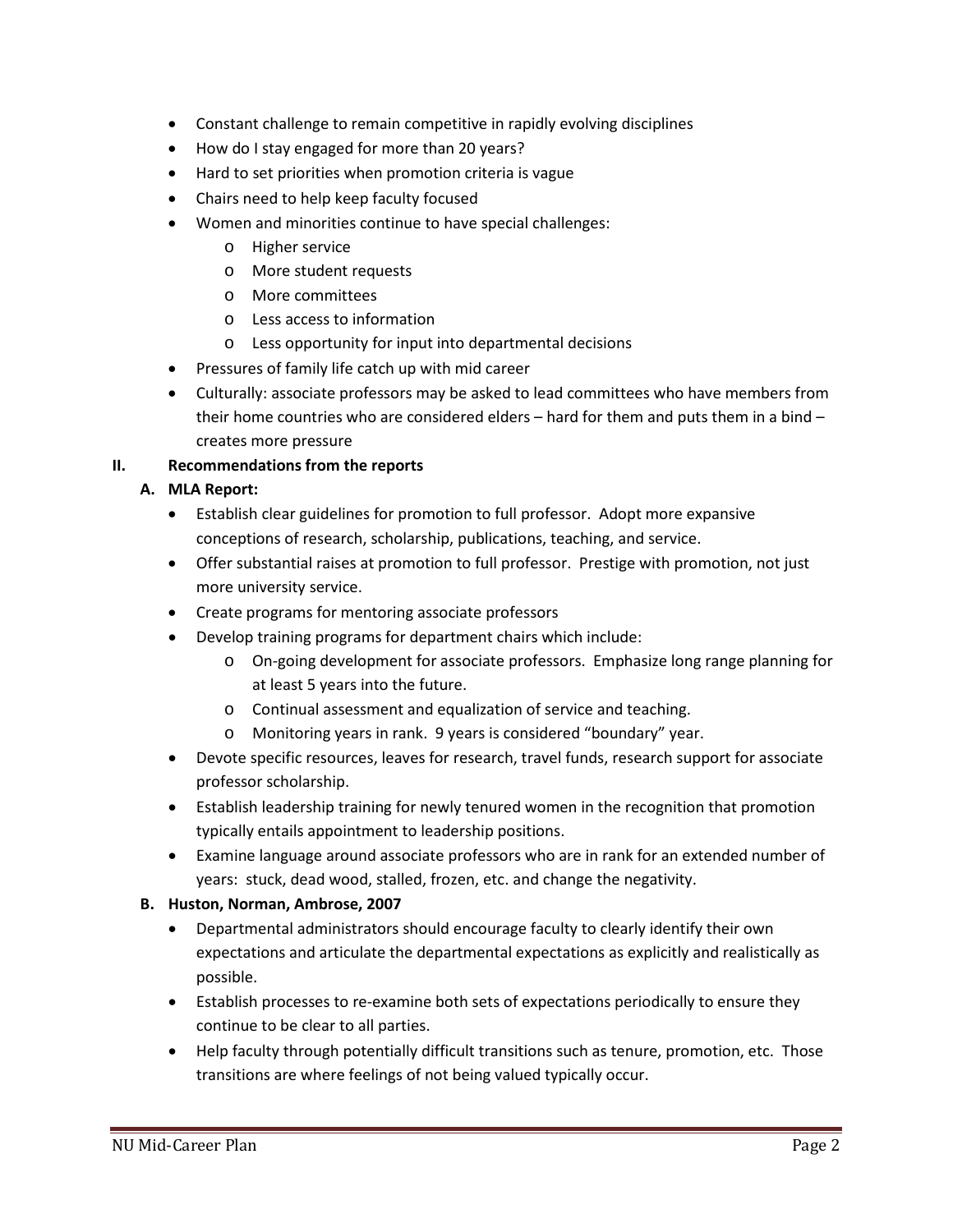- Department chair talk to new faculty about difficulties in the career and retention in the organization
- Ensure the promotion and tenure processes are transparent to alleviate suspicions and fears
- Work to re-engage senior faculty by:
	- o Designating time and space for intellectual exchange
	- o Recognizing and celebrating faculty achievements
	- o Empowering dissatisfied faculty to talk about problems

# **C. Baldwin, DeZure, Shaw, & Moretto, 2008**

- University/college recommendations:
	- o Modest amounts of discretionary funds to support mid-career faculty
	- o Offer mentoring, mutual mentoring, sabbaticals, bridge funding, travel
	- o More training and development for mid-career faculty
	- o Newly tenured faculty want information on what to expect and what is expected of them, how to succeed, pitfalls to avoid and options to pursue
	- o Training in leadership and managerial skills they need to succeed in new roles
	- o New social networks to keep faculty engaged
- Department chair recommendations:
	- o Training of chairs to understand the needs of mid-career faculty, how to motivate later mid-career faculty, and how to deal with thorny personnel, conflict management, and human-resource issues
	- o Provide interpersonal support, guidance, problem-solving, mentoring, networking, bridge funding, rewards and motivation for faculty
	- o Chairs should individualize and diversify approaches to support and tailor the support to the needs of each faculty member
	- o Listen to each individual
	- o Offer mentoring, mutual mentoring, sabbaticals, bridge funding, travel
	- o Mid-career faculty may need help in changing areas of research due to the high cost of laboratories and equipment and the problem of getting funded in new areas
	- o Consider a second start up package
	- o Chairs and departmental faculty need to acknowledge differences in resource and professional growth opportunities and distribute discretionary resources, so that all faculty benefit

# **III. References:**

- A. Modern Language Association (2009). Standing Still: The Associate Professor Survey. Report of the Committee on the Status of Women in the Profession. Web publication, [http://www.mla.org/assocprof\\_survey](http://www.mla.org/assocprof_survey)
- B. Huston, T.A., Norman, M., Ambrose, S.A. (2007). Expanding the Discussion of Faculty Vitality to Include Productive but Disengaged Senior Faculty. *Journal of Higher Education, 78,* 5 493- 522.<http://www.jstor.org/stable/10.2307/4501226>